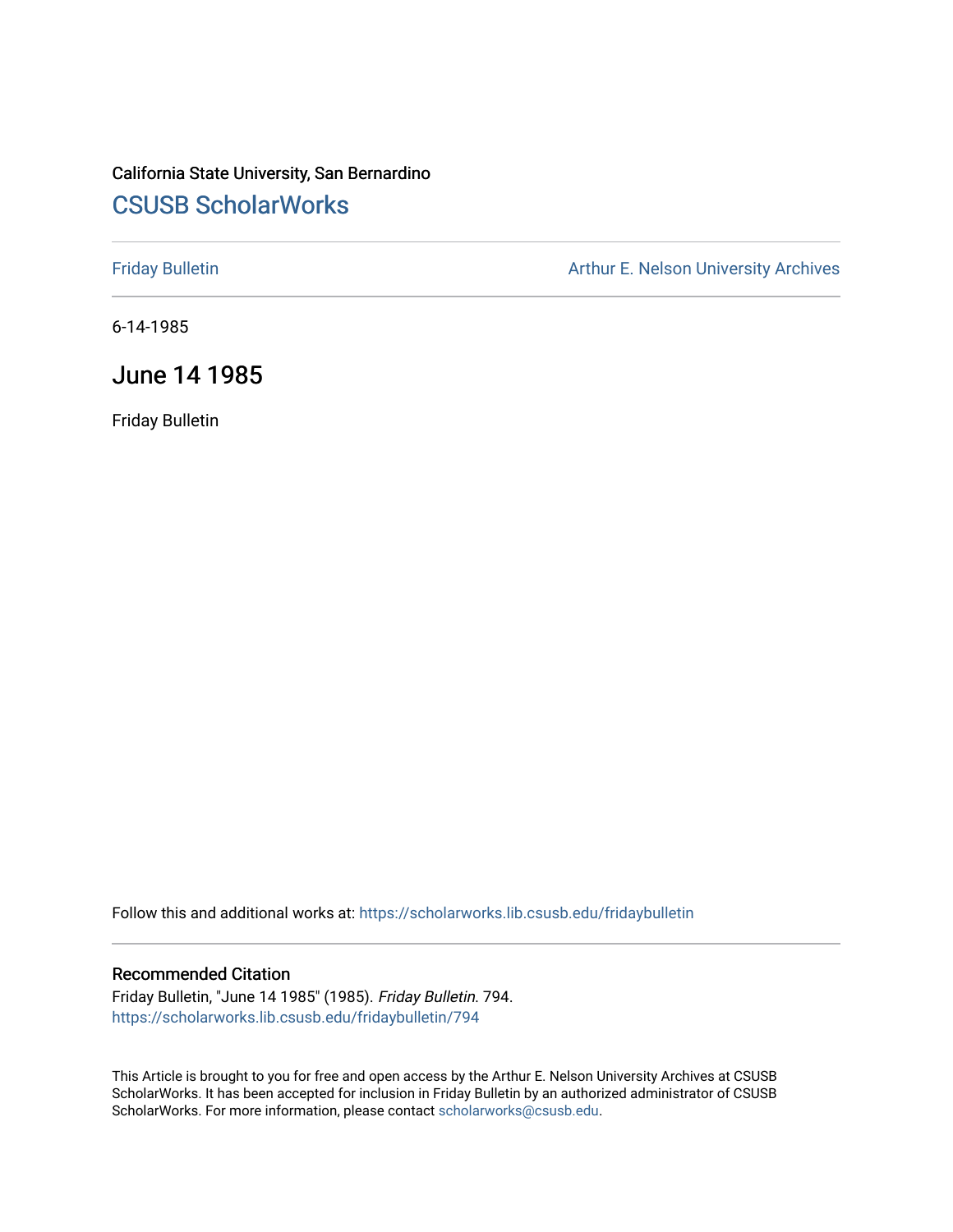# **THE BULLETIN California State University, San Bernardino I Fe JUNE 14, 1985**

*-i Qp*  **2^ Faculty Menribers Receive** Twenty-four\facult,^^embers will receive Professional Development Grants <sup>grants</sup> to develop and/or continue research projects during the 1985-86 school year. The Faculty Development Awards are funded

*y* •-

\$ *sx£>* 

from the college's instructional budget. A complete list of those receiving grants and a description of their projects begins on page 4.

Dr. J. C. Robinson, associate vice president for academic personnel, said the total allocation for the grants is a record high of \$47,853. The grant program was created to contribute to the intellectual development of faculty members through assistance for the improvement of their research, writing, and creative activities, provision of resources for advanced training, and support to enhance teaching effectiveness.

The grants are in the form of assigned time, travel, equipment, operating costs, and clerical and/or student assistance. Proposals had to demonstrate objectives, methods and contribution to the professional development of the faculty member submitting the proposal and to the university.

Proposals were reviewed by the Faculty Affairs Committee and recommendations approved by Dr. Robinson. Submissions for the next year will be due in the spring of 1986.

Staff, Families **Commencement tomorrow evening will be a family affair for a Among Graduates** number of faculty and staff. Three employees of the Computer Center are among the graduates. James M. Bentley will receive

his B.A. in administration, while Lenora Venturina and Lorraine Gorski earn B.S. degrees in computer science. The latest degree actually is Ms. Gorski s third from Cal State; she earned a 8.A. in psychology in 1978 and an M.A. in psychology in 1980. Michael Slaton, son of Frank Slaton, director of computing, also is graduating, receiving a B.A. in administration.

Earning B.A.s in administration will be Pamela Langford from Enrollment Services and Cheryl Clark from Records. Donna Van Loon, wife of AV photographer Carey Van Loon is receiving her B.A. in administration also. Barbara Saddler, daughter of Dr. John Miller, Health Center, is receiving her B.A. in administration.

Iwo former university employees have earned degrees. Larry Winter, mail services, left campus after earning his B.A. in administration. Shirley Ceballos Alvarez daughter of Richard Ceballos, locksmith, completed her M.A. in education.

While their husbands are in the faculty procession, two wives will be eligible to march with the graduates. Gladys Paynton, wife of Dr. Clifford Paynton, sociology will receive her B.A. in history with high honors, and Rosalie Lindsey, wife of Dr' Donald Lindsey, criminal justice, will complete her B.A. in administration in August.

The graduation ceremonies will begin at 6 p.m. on the lawn east of the Health Center. The new site was chosen and landscaped because it will accommodate more seating than the location next to the large gymnasium, which was used for more than a decade.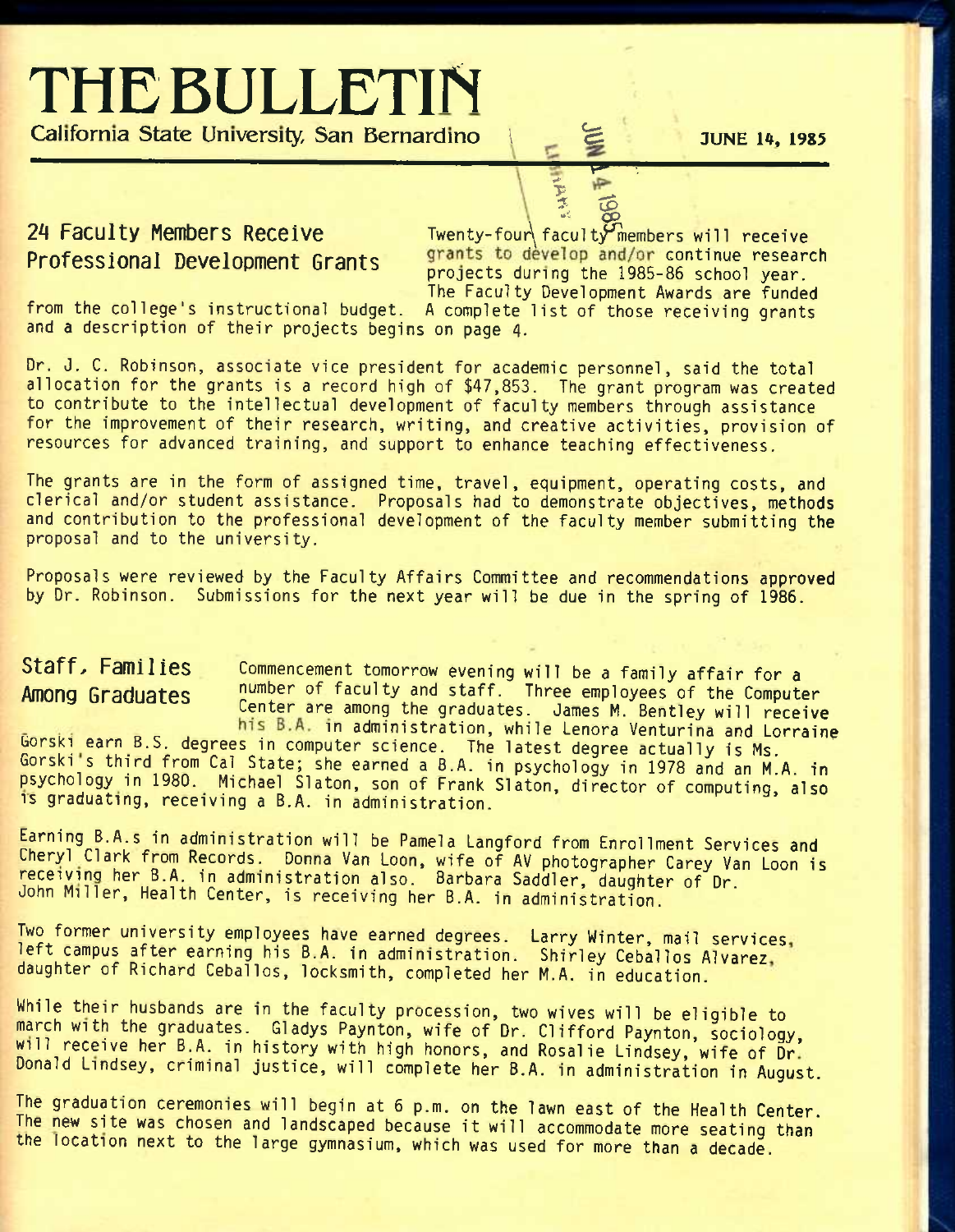**77 Students Initiated Seventy-seven juniors, seniors and graduate students // btuarts // btuarts // beginned into Phi Kappa Phi, the university-wide initiated into Phi Kappa Phi, the university-wide inclusion** for t honor society last Friday evening. Selection for the national society is based upon scholarship in all areas.

Dr. Richard Rowland, the current outstanding professor, and Dr. Frederick Newton, a past recipient of the campus honor, also were accepted into membership. Dr. Newton was the evening speaker, describing the development of his research program in biofeedback. He described his facilities here as one of the best in biofeedback in California.

Dr James Crum presided at the dinner. Assisted by the chapter secretary, Dr Craig Henderson, he presented pins and certificates to the honorees. President Anthony H. Evans spoke briefly, describing Phi Kappa Phi as the premiere honorary on campus.

Registration Tuesday Members of the campus community are reminded that registration for all summer session courses is Tuesday, June For Summer Session 18, at the Gym. Students who sent an application by June 7 will receive personalized registration packets in

advance and be given priority to register between 9 a.m. and 12:30 p.m.

Those who can't make the morning hours and others who did not send in the application may register during the afternoon between 12:30 p.m. and 1:30 p.m., or evening between 6:30 p.m. and 6:30 p.m., on a first-come first-served basis.

Library Book Sale Nets<br>The money will be used to purchase new books for the **\$\$\$ For New Books** 1ibrary. This was the fifth book sale held by the library in the last three years. Income from all sales, including this year's amount, brings the total proceeds to just under \$4,000.

GTE Changes Method For Local Beginning tomorrow, June 15, persons dialing<br>Dialing From School Phones alls to any 714 area code number from campus<br>telephones will no longer have to dial "1" betelephones will no longer have to dial "1" be-<br>fore completing the number. The change affects

GTE customers in San Bernardino, Marshall and Muscoy who have telephone prefixes 381 through 384 and 880 through 889, which includes the university area phones.

Callers are warned that long-distance charges still apply even though they don't dial "1" to access the other non-local numbers within the same area code. GTE customers in Crestline and Lake Arrowhead are not affected by the change.

*Tte California State University, San Bernardino BUUETIN is published by the Public Affairs Office,*  fj;) 217, *Ext.* 755S. Items *for publicaticxi should be received in writing by ncxxi Tuesday. Editor , . . . Eric Solander Calendar ItBns .... Ruth Morm* 

*Edna Steirman, Director of Public Affairs* 

*Volune 21 Printed in the Duplicating Center No. 38*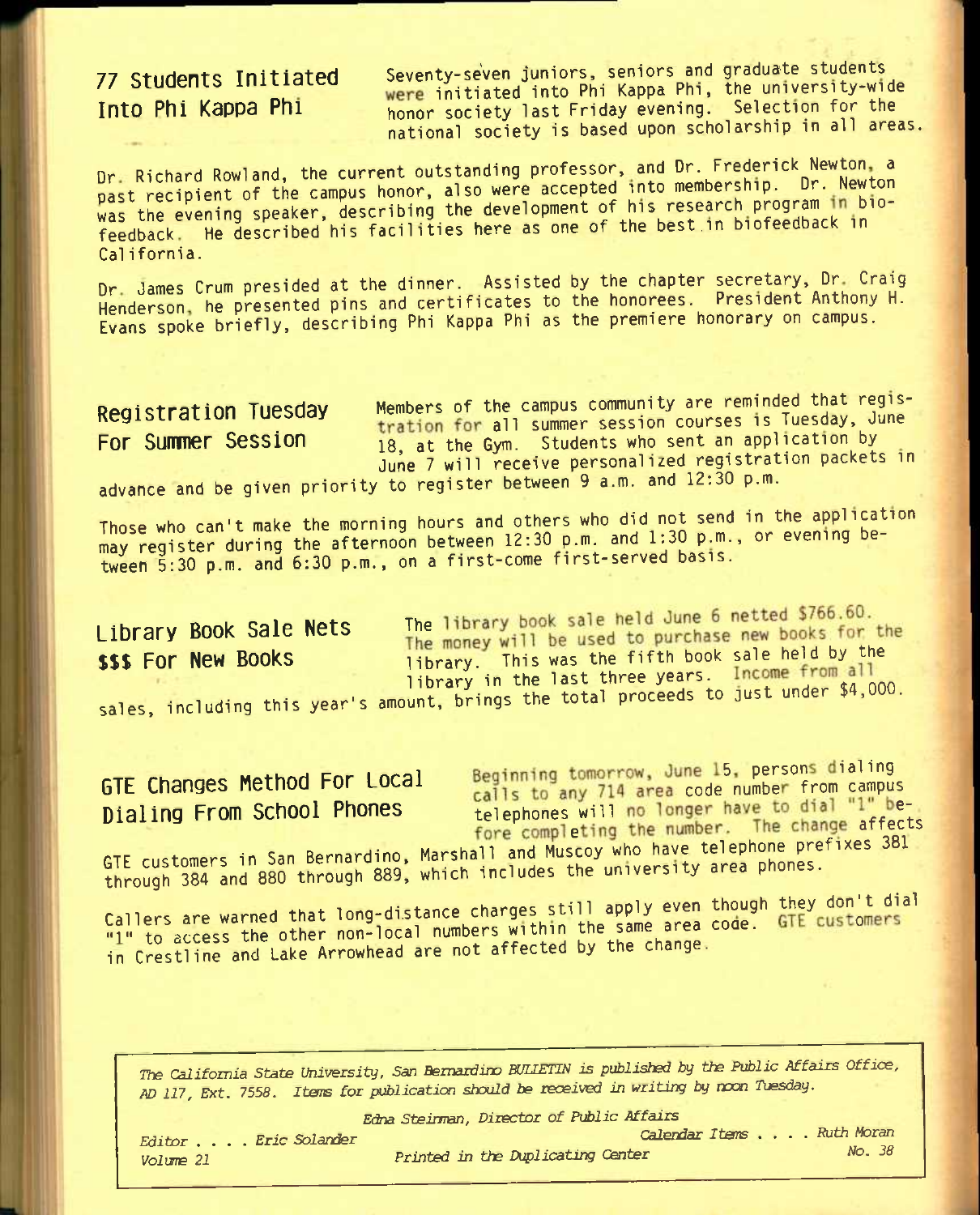**Phi Kappa Phi Elects** Dr. Edward Erler (Political Science) has won election as **New Secretary 3 secretary of Phi Kappa Phi. He will serve in that ca**pacity for the 1985-87 school term. The society president. Dr. James Crum (Natural Sciences), and treasurer.

Dr. Carol Goss (Political Science), were unopposed for those posts and will remain in office for the next two-year term.

Dr. Margaret Atwell, assistant professor of education, has been selected to chair the Department of Special Programs in the School of Education. A member of the faculty since 1981, Dr. Atwell arrived from Indiana University where she received **Atwell To Chair Special Programs** 

She has been serving as coordinator of reading and will become an associate professor in September. She succeeds Dr. Steven Wagner who completed his term and will return to teaching duties. her Ed.D. in reading.

Prior to coming to Gal State, she was a visiting assistant professor and assistant director of the learning skills center at Indiana University. Dr. Atwell also earned her master's in reading at that school. She graduated from Marquette University with a B.A. in journal ism.

As coordinator of the reading department she directed the 1983 annual Reading Conference which featured lectures by more than 50 specialists and attracted more than 400 educators and parents from throughout the state.

Dr. Ernest Bernal (Education) gave an address "Assessment of Minority Gifted Children" and conducted a workshop "Assessment of Handicapped, Limited English Proficient Children" at the tenth Educational Conference at Eastern New Mexico University. **Professional Activities** 

Ors. Charles Hoffman and Edward Teyber (Psychology) will present a symposium "Fathering After Divorce: to the Benefit of the Child" at the 1985 Fatherhood Forum in Santa Monica, June 15.

Dr. J. S. Johar (Marketing and Management Science) presented his paper, "The Effects of Fear Arousal through Threat/Coercion Versus Promise of Reward/Gain Types of Appeals in Advertising," at the 1985 Academy of Marketing Science Annual Conference in Miami.

Dr. J, S. Johar's (Marketing and Management Science) article, "Seasonal Segmentation of the Tourism Market Using a Benefit Segmentation," was selected the outstanding 1984 Journal of Travel Research article, by the Travel and Tourism Research Association (The International Association of Travel Research and Marketing Professionals).

Dr. Mireille Rydell (French) gave a presentation in French "Le Meroc hier et aujourd'hui" on June 5 to the Grafton Hills College French Department.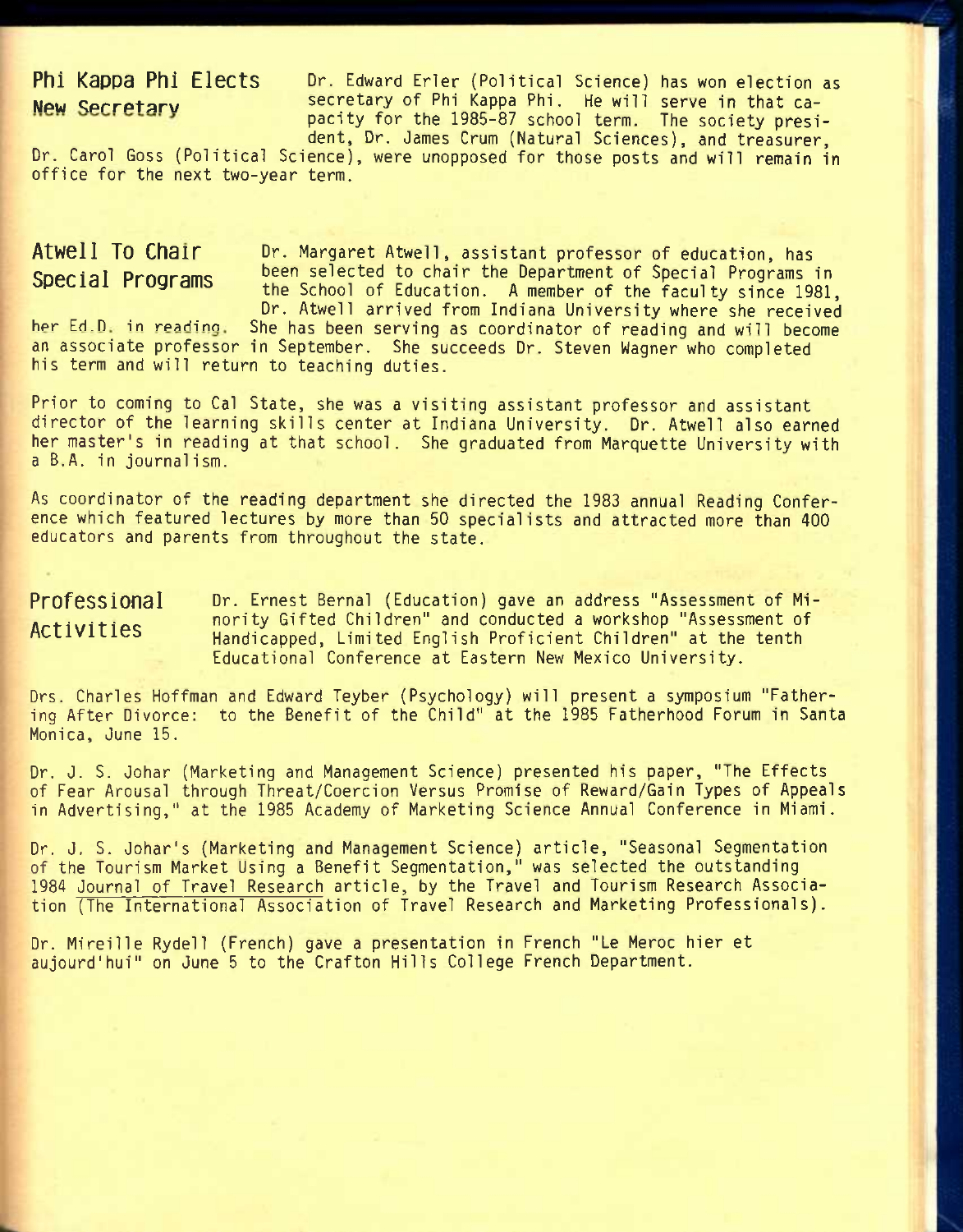## **1985-86 Faculty Professional Development Grants**

Dr. Margaret Cooney (Education) was awarded \$1,964 in release time to develop a c'frrlculum and grant proposal In support of the new RehabllItatlon CounselIng M.A. program. Three new courses will be added and a major grant proposal will be made to the RehabllItatlon Services Administration to generate resources such as faculty positions, supplies and student stipends.

Dr. B. H. Fairchild (English) received \$2,384 In release time and travel to research and write three articles relating to poet Wll I lam Blake and 18th Century music.

Dr. Chris FrellIng (Mathematics) was given \$1,964 release time to study the posslbll Ity of the existence of a mathematical object with topological significance. This award supports a summer research grant already awarded by the National Science Foundation.

Dr. Carol Goss (Pol Itlcal Science) won a \$435.80 award for travel to Sacramento to obtain direct information about legislators' activities. She will spend a day with each of the four area legislators during the budget debates. This will supplement videotapes col Iected during earller visits which are used In classroom courses relating to the legislative process..

Dr. Joan T. Hallett (Mathematics) will receive \$2,369 in release time and suppIles to support continued graduate work In statistics at the University of Cal Ifornia, Riverside.

Dr. Dal ton Harrington (Biology) was awarded \$2,700 for suppl les and student assistance study and verify chemical compounds extracted from a freshwater alga which, in conjunction with other known agents, may interfere, reduce or eradicate certain cancers. Information gained from the studies will be published and Is expected to provide a basis for eventual testing against human mal Ignancles.

Dr. Paul Heckert (Physics) will receive \$3,964 In release time and travel to study Infrared polarization properties of regions of active and ongoing star formation through observations on the 2.1-m telescope at KItt Peak National Observatory. He also wllI be performing optical observations In support of a simultaneous study of Quasars, a long term monitoring project attempting to find out about their energy source.

Dr. John Heeren (Sociology) received \$910 to obtain clerical assistance to transcribe the remaining Interview tapes of victims from the 1980 Panorama fire. The research gathered from these and earl ler tapes, 60 Interviews In al I, wll I focus on the emotional and soclo-psychologlcal responses of fire victims.

Dr. Les HeroId (Psychology) was awarded \$2,214 In staff time and travel to develop a set of guidelines for early Identification of children who have been sexual ly abused and to provide Identifying characteristics of children who have suffered such abuse but deny It or claim abuse but later recant their stories.

Dr. Charles Hoffman (Psychology) received \$1,964 In release time to explore how previous Interractlon affects men's behavior and response to children. Building on earller studies. Dr. Hoffman hopes to assess the effects of children's gender and age In both an unstructured and a structured setting to determine men's responses.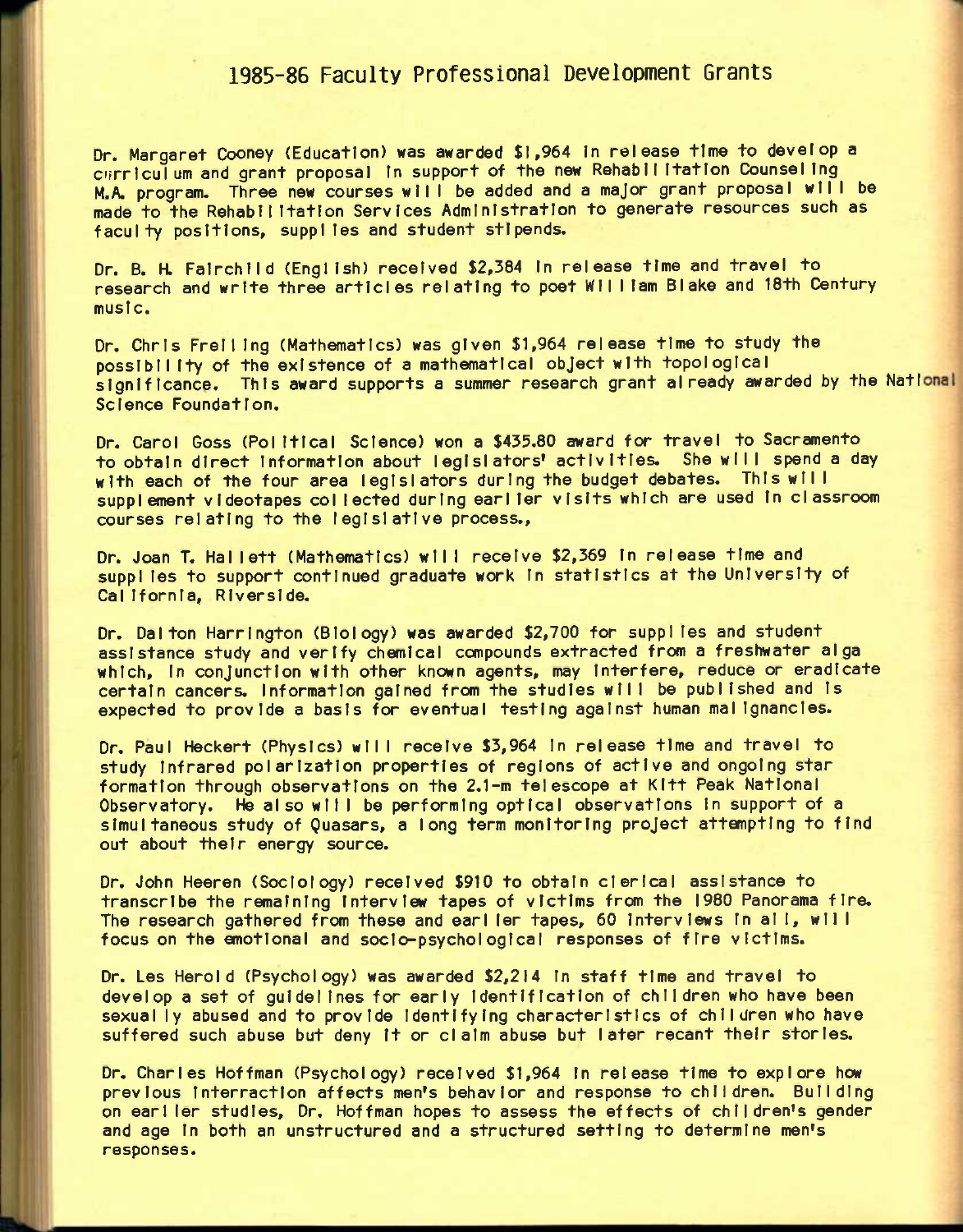Dr. KImbal I Hughes (Mathematics) wll I receive \$1,964 In release time to col I ect data and develop theoretical means to prove results about certain numbertheoretic properties of functions In combinatorial significance.

Dr. Vic Johar (Marketing and Management Science) was given \$1,964 In release time to develop and test self-image and multi-attribute models as predictors of consumer behavior for highly value-expressive or utilitarian products.

Janet Kottke (Psychology) was awarded \$1,964 to study student responses to gender-related, untitled Job descriptions to test tenants of human capital theory and provide Information about perceptions of jobs by students at earl ler ages.

Roger LIntault (Art) was given \$2,314 for equipment and suppi les to learn the shel l-casting process for metal sculpture and to Incorporate the procedure In sculpture classes at the university.

Dr. David Lutz (Psychology) received \$1,040 In release time and for equipment to study the emotional development of males and to examine males who have been victims of maltreatment and Incest.

Dr. Theodore McDowel I (Geography) was awarded \$934 for travel and registration fees to attend the 10th William T. Pecora Memorial Remote Sensing Symposium and tutorial workshop In Fort Col I Ins, Colorado. The workshop wllI give participants hands-on experience using computerized geographic Information systems.

Lance Masters (Marketing and Management Science) was given \$1,964 In release time to write the student, instructor and game administrator manuals for a textbook, Mansym IV, co-authored by Robert Schellenberger.

Clark Molstad (Management) won \$1,964 In release time to Interview management and workers at the new, growing California Steel Industries facility to determine perceptions of productivity and factors which account for their high productivity rate.

Dr. Richard Moss (Economics) was given \$1,930 for suppIles and student assistance In analyzing the earnings of Spanish-origin and nonspanlsh-orlgin males over the decade 1970-1980 to determine If earnings differences between these groups have changed and If so, by how much.

Dr. Walter Oliver (Foreign Languages) was awarded \$1,673 for travel to attend the Linguistic Society of America's Institute on "Linguistics and Literature, Speaking and Writing" as a visiting scholar, to be held In July at Georgetown University.

Dr. Stuart Persel I (History) received \$1,964 In release time to continue a series of articles analyzing the works of several French biologists who taught at the Sorbonne and the Musee d'HIstoIre Natural le between 1880 and 1920.

Dr. David Shichor (Criminal Justice) was given \$2,166 In release time and student assistance to study patterns of lawbreaking, personal background and how the Justice systems handles the elderly offender. The results will be used for writing a research proposal for a large scale project.

Dr. Wll I lam SI out (Theatre Arts) received \$1,964 In release time to continue his ongoing contractual commitment to Borgo Press to compile and edit 13 volumes on 19th century American amusements.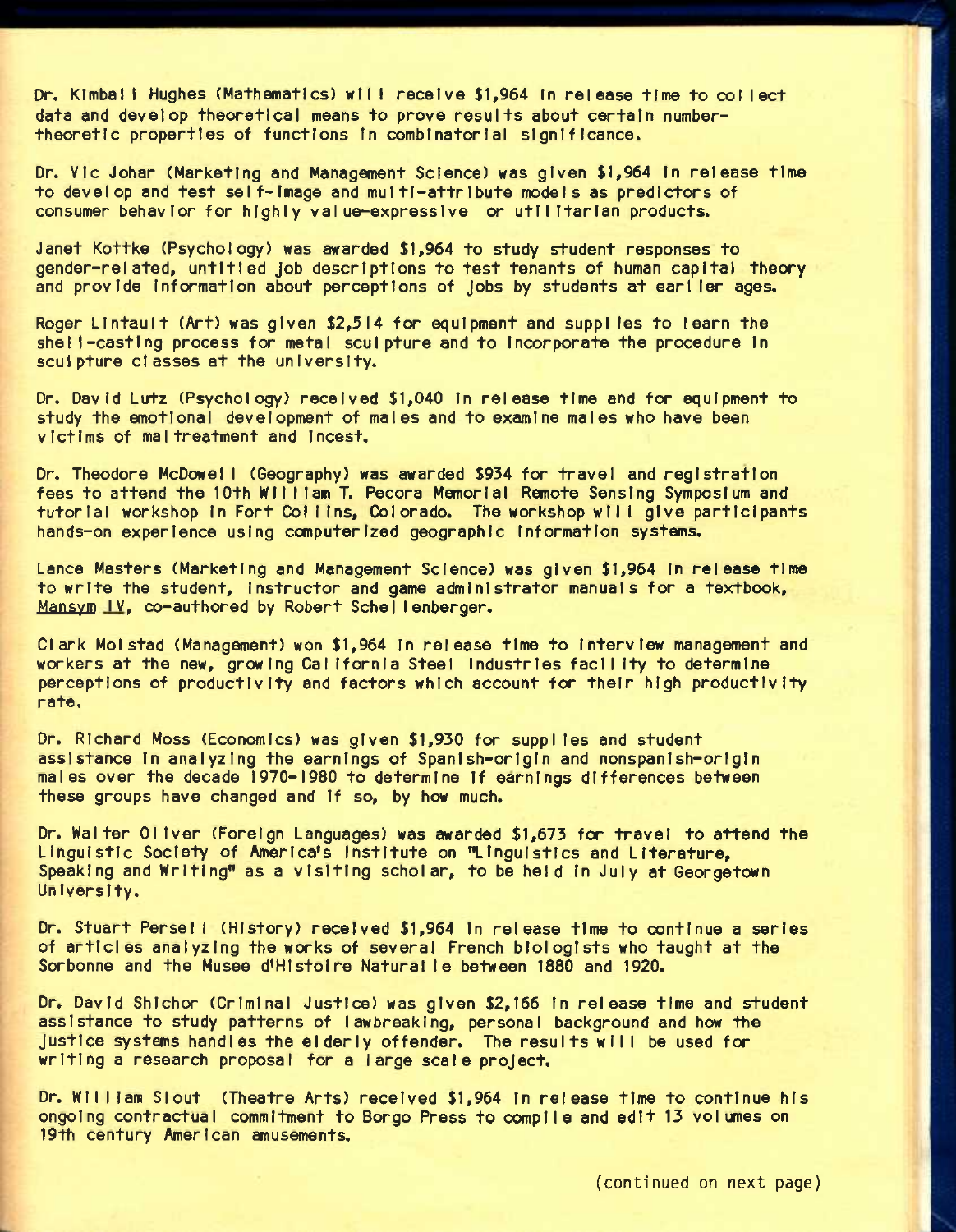**Professional Grants** Dr. Darleen Stoner (Teacher Education) will receive \$2,451 (continued from page 5) in release time and travel to establish a Network for Enin release time and travel to establish a Network for Environmental Sciences Training which will link environmentally related businesses, nature centers, school districts and the university. She also plans to develop a certificate program in envi-

ronmental education.

Dr. Lynda Warren (Psychology) received \$527 for a graduate assistant quarterly appointment to assist in her study of gifted women which was funded earlier by an offcampus grant.

Congratulations The university community extends best wishes to Gayle Digioia (Health Center) who became Mrs. Gary Vil1avicencio on May 25. The couple are making their home in San Bernardino.

Congratulations also are extended to Catherine Livesay (Accounting Office) who married Brett Carlson on May 11, in Lake Arrowhead. They also live in San Bernardino.

**Sympathy** The campus community extends sympathy to Carey Van Loon (Audio Visual) at the death of his father, the Rev. Howard A. Van Loon, who died in Pasadena June 4.

### **Personnel**

CHANGE IN POSITION

Barbara Gilpatrick Warehouse Worker, Physical Plant Ext. 7754, PP 111 From: Custodian, Physical Plant

## **Employment Opportunities**

(Applications will be accepted from 2 p.m., today until 2 p.m;, June 28, except as noted)

ENROLLMENT SERVICES Administrative Operations Analyst II-- \$11.63-\$13.99/hr.; part-time, temporary to April 30, 1986. Available immediately.

SHIPPING AND RECEIVING Mail Clerk-\$1280-\$1511/mo.; fulltime, permanent. Available immediately.

### UPWARD BOUND (not state position) Physical Education Coordinator--\$14.33/ hr.; half-time, temporary to Aug. 10, 1985. Available July 1. Apply by June 21. (repost)